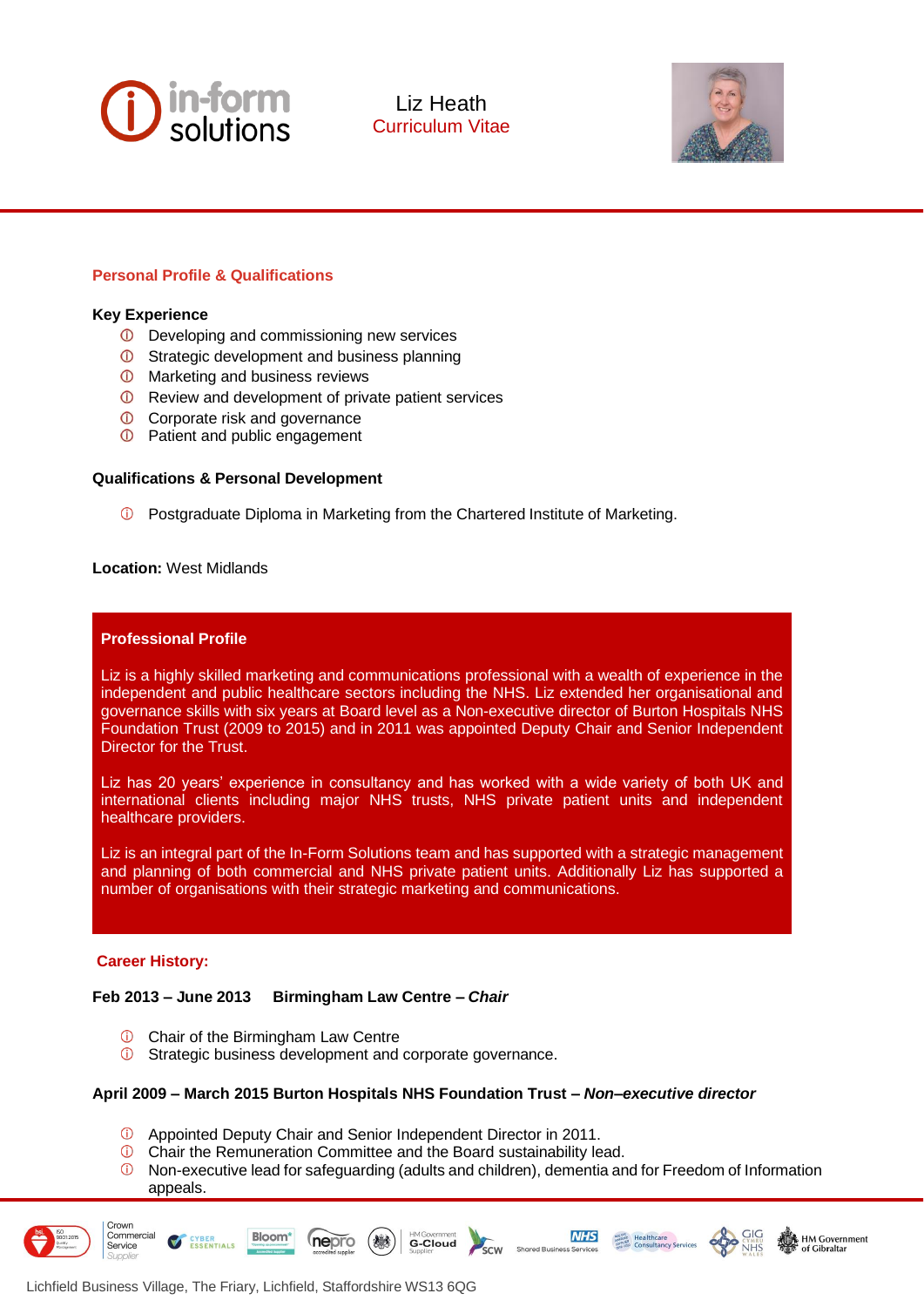



- $\odot$  Chair senior medical staff recruitment interview panels as well as disciplinary appeal panels.
- Developing the future strategy for Burton Hospitals (including two community hospitals in Lichfield and Tamworth).

### **November 1995 to present healthcare consultancy**

- Market research
- *O* Marketing strategy and planning
- Marketing communications and engagement
- Business development and commercial assessment
- UK and international markets for private healthcare

### **Other roles**

- **1** Past Chair of the Chartered Institute of Marketing (CIM) Healthcare Industry Group and Chair of CIM National Market Interest Group Board.
- Associate Member of The Royal Society of Medicine

# **Assignments Undertaken**

## **Health Service Executive (HSE) – Individual Health Identifier (IHI) – Dublin (Republic of Ireland)**

Designed and wrote a Communications Plan for implementing the new HSE Number for patients across Ireland 2015

## **Mid Essex Hospital Services NHS Trust – Chelmsford**

- Undertook a benchmarking review of the hospital services and deep dived into specific areas including Corporate Services & Long Term Care – 2011/12.
- $\mathbb O$  Undertook a review of the Private Patient Unit and developed internal management controls, new tariff and marketing structure. This involved the formulation of new pricing structure, negotiating contracts with private insurance companies. 2014/15

### **Princess Alexandra Hospital NHS Trust Harlow**

Strategic review of private patient services including options for future development and market assessment - 2014

### **Guy's & St Thomas's NHS Foundation Trust**

 $\circled{1}$  Strategic review including opportunities for development of specialist services for private patients (2014/15)

### **The Royal Free Hospital NHS Foundation Trust**

Commercial due diligence to evaluate the commercial potential to "turnaround "their existing PPU and to invest in additional infrastructure to support an expansion of private practice within The Trust. Evaluation and support for business plan for mixed PP and NHS step down/rehab facility.

**HMGovernment**<br>**G-Cloud** 

**NHS** 

**MARGE Healthcare**<br>
MARGE Healthcare<br>
MARGE Consultancy Services

HM Government

of Cibraltar



Crown Commercial

Service

CYBER<br>ESSENTIALS

Bloom<sup>\*</sup>

nepro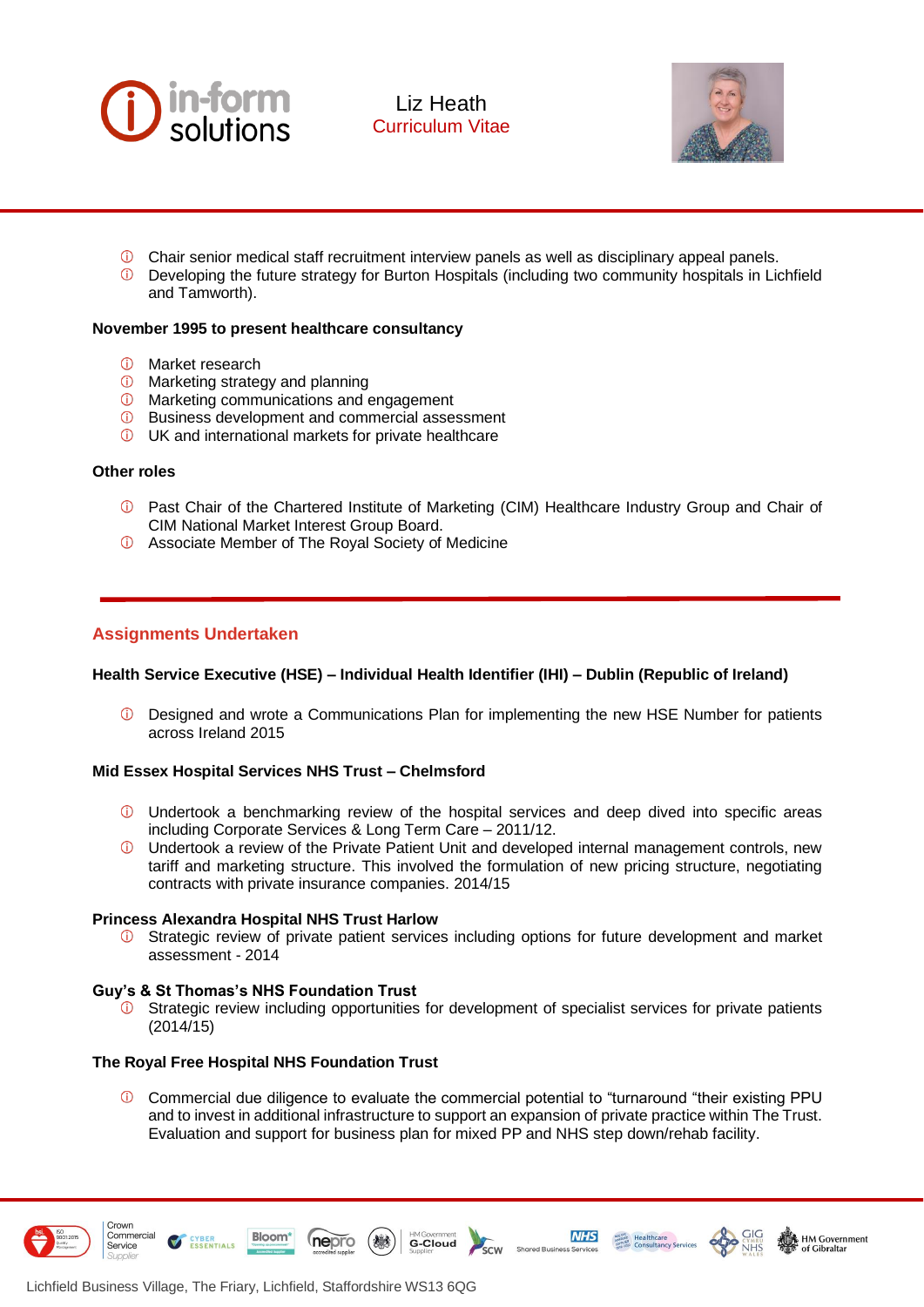



## **Western Sussex NHS Hospitals Foundation Trust**

Assessment of commercial viability of their three existing PPUs and development and implementation of a strategy to grow their private practice business.

### **Birmingham Women's Hospital NHS Foundation Trust**

 $\Phi$  Assessment of likely demand for private patients within gynaecology and maternity services assuming no further direct investment in estate services within the Trust. Assessment of level of likely demand for gynaecology and maternity private patient services assuming a significantly enhanced level of hotel services in a separate estate from NHS patients. Advice on appropriate direct marketing techniques for the private patient market to enable the Trust to maximize its income. Benchmarking of prices for key services within local and national setting.

### **The Royal Orthopaedic Hospital NHS Foundation Trust**

- Advice and support for development of private patient services and dedicated PPU.
- Support for 5-year strategic development programme.
- **EX Providing on going Marketing and communications support including support for the patient** experience team.

### **The Royal National Orthopaedic Hospital NHS Trust**

 $\overline{0}$  Marketing and business planning for development of private patient services

### **Intuition Communication Limited**

Development of keynote reports on the UK self-pay market and UK cosmetic surgery market including price and service comparisons.

### **One Healthcare Partners Limited**

 $\Phi$  Marketing and business development support for the establishment of private hospitals in the UK.

### **The NHS Institute for Innovation and Improvement**

 $\odot$ Support for marketing and communications team responsible for marketing planning, production of marketing and communications material; planning and support for marketing and promotional events. The team made particular use of my NHS experience to help them tailor their approach to NHS front line teams.

### **The Foundation Trust Network (part of NHS Providers)**

 $\circled{1}$  Supported work on the FTN communications strategy in an advisory capacity facilitating exchange of ideas and best practice through the development of case studies and networking.

**NHS** 

**Marcoc**<br>Annual Healthcare<br>Annual Consultancy Services

### **Healthcall Optical Services Limited**

CYBER<br>ESSENTIALS

Crown Commercial

Service

Strategic marketing and business advice, marketing planning and campaign support**.** 

**HMGovernment**<br>**G-Cloud** 

Bloom\*

nepro